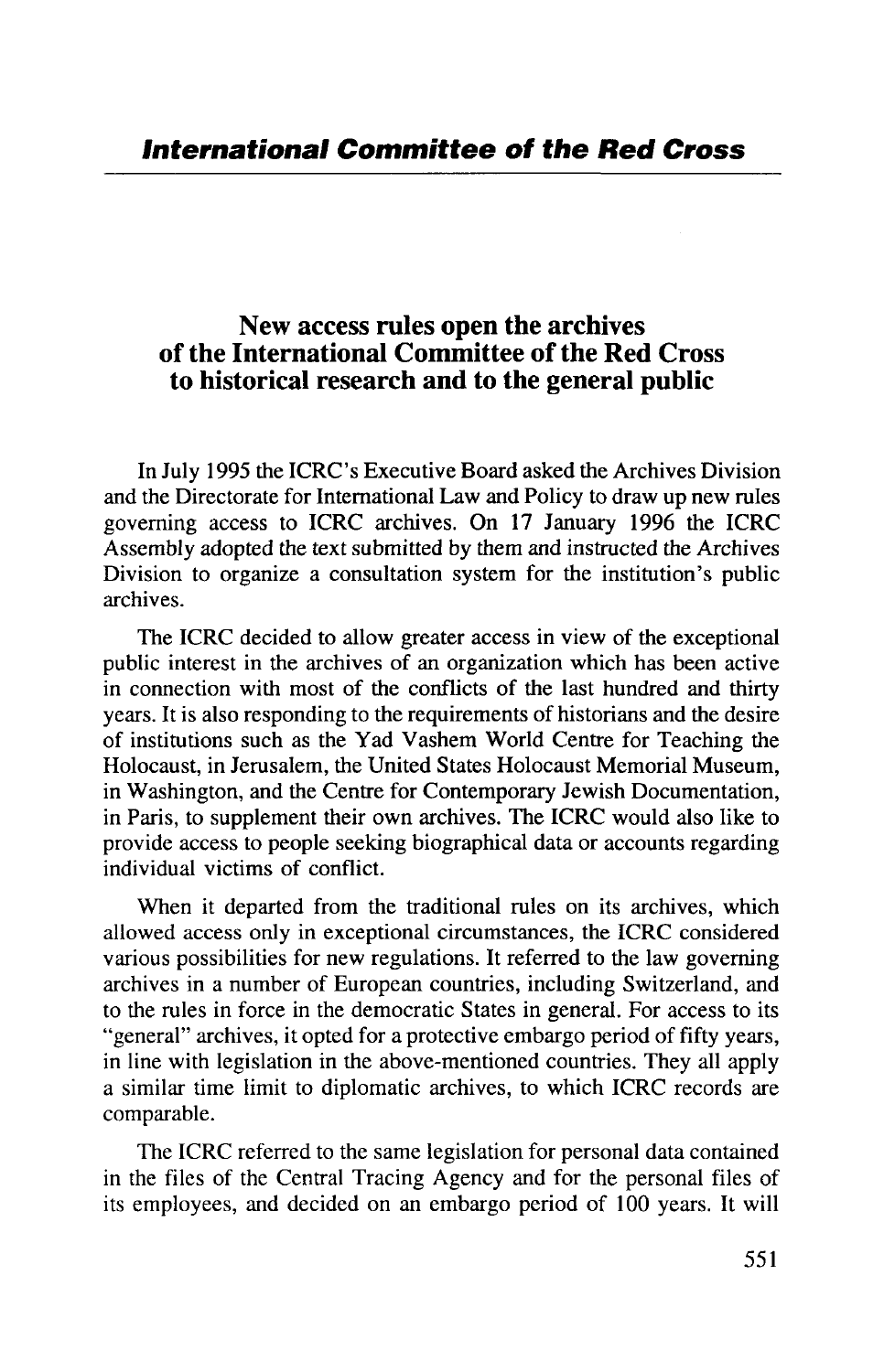nevertheless authorize indirect access — i.e., through an archivist — to biographical data dating back more than fifty years.

As soon as the new rules were adopted, the ICRC opened a reading room for researchers wishing to consult its archives. (In the first nine months of 1996, the reading room was used by researchers for some 100 working days. In the same period, the archivists and those responsible for historical research replied to almost 200 queries.) The room provides six work places and is open to the public on Mondays and Tuesdays, from 9 a.m. to 5 p.m. (other weekdays upon request). Readers are asked to announce their visits and to complete the registration formalities usually required in public archives. Access to the reading room is free of charge. At the same time, a new rule stipulates that any historical research carried out by ICRC staff on behalf of third parties will be subject to the payment of a fee.

Under the new arrangements, the ICRC gives historical researchers access to a set of general archives measuring almost 500 linear metres and covering the history of the ICRC from 1863 to 1946, with some series extended to 1950.<sup>1</sup>

In addition to the complete minutes of the Committee's own plenary meetings and those of the commissions set up by it, there are three sets of files worthy of particular mention.

First are the archives covering the founding of the Red Cross and of the International Committee itself (1863-1914) plus the archives of the Basel Agency, set up during the Franco-German War of 1870-1871, and the archives of the Trieste Agency, formed at the end of the Balkan conflict (1875-1878) which, with Russia's intervention, initiated the decline of the Ottoman Empire.

Then there are the archives from the First World War, consisting almost exclusively of files accumulated by the International Prisoners-of-War Agency, which, like the Basel and Trieste agencies, was a precursor of the Central Tracing Agency.

Among the archives covering the build-up of tension that led to the outbreak of the Second World War and the consequences of that conflagration, a number of sets deserve special mention. For the period between the two world wars, these documents provide insight into developments

See below, p. 558, for the list of archives open to the public.